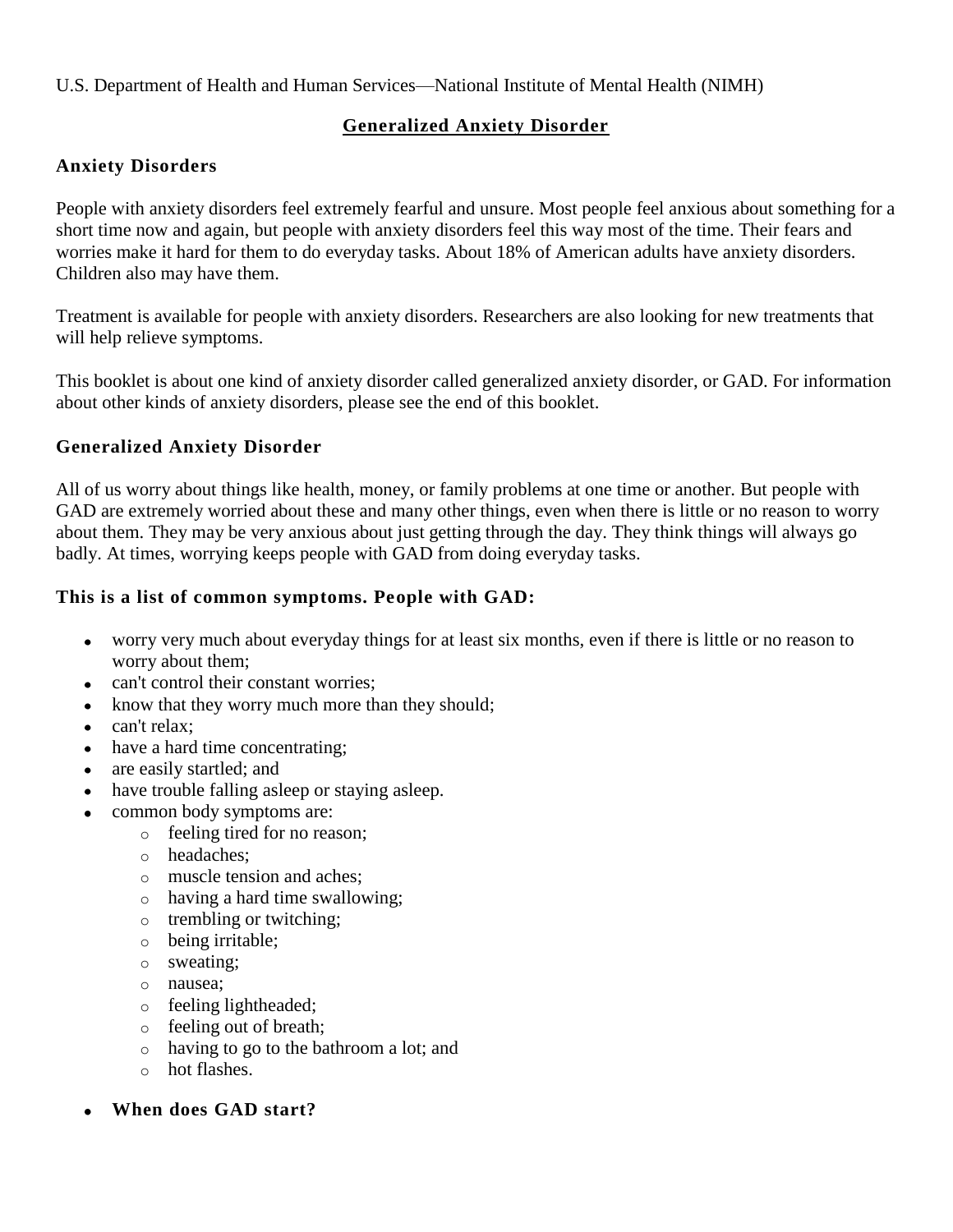GAD develops slowly. It often starts during the time between childhood and middle age. Symptoms may get better or worse at different times, and often are worse during times of stress.

People with GAD may visit a doctor many times before they find out they have this disorder. They ask their doctors to help them with the signs of GAD, such as headaches or trouble falling asleep, but don't always get the help they need right away. It may take doctors some time to be sure that a person has GAD instead of something else.

## **Is there help?**

There is help for people with GAD. The first step is to go to a doctor or health clinic to talk about symptoms. People who think they have GAD may want to bring this booklet to the doctor to help them talk about the symptoms in it. The doctor will do an exam to make sure that another physical problem isn't causing the symptoms. The doctor may make a referral to a mental health specialist.

Doctors may prescribe medication to help relieve GAD. It's important to know that some of these medicines may take a few weeks to start working. In most states only a medical doctor (a family doctor or psychiatrist) can prescribe medications.

The kinds of medicines used to treat GAD are listed below. Some are used to treat other problems, such as depression, but also are helpful for GAD:

- o antidepressants,
- o anti-anxiety medicines, and
- o beta blockers.

Doctors also may ask people with GAD to go to therapy with a licensed social worker, psychologist, or psychiatrist. This treatment can help people with GAD feel less anxious and fearful.

There is no cure for GAD yet, but treatments can give relief to people who have it and help them live a more normal life. If you know someone with signs of GAD, talk to him or her about seeing a doctor. Offer to go along for support. To find out more about GAD, call 1-866-615-NIMH (1-866-615-6464) to have free information mailed to you.

### **Who pays for treatment?**

Most insurance plans cover treatment for anxiety disorders. People who are going to have treatment should check with their own insurance companies to find out about coverage. For people who don't have insurance, local city or county governments may offer treatment at a clinic or health center, where the cost is based on income. Medicaid plans also may pay for GAD treatment.

#### **Why do people get GAD?**

GAD sometimes runs in families, but no one knows for sure why some people have it, while others don't. When chemicals in the brain are not at a certain level it can cause a person to have GAD. That is why medications often help with the symptoms because they help the brain chemicals stay at the correct levels.

To improve treatment, scientists are studying how well different medicines and therapies work. In one kind of research, people with GAD choose to take part in a clinical trial to help doctors find out what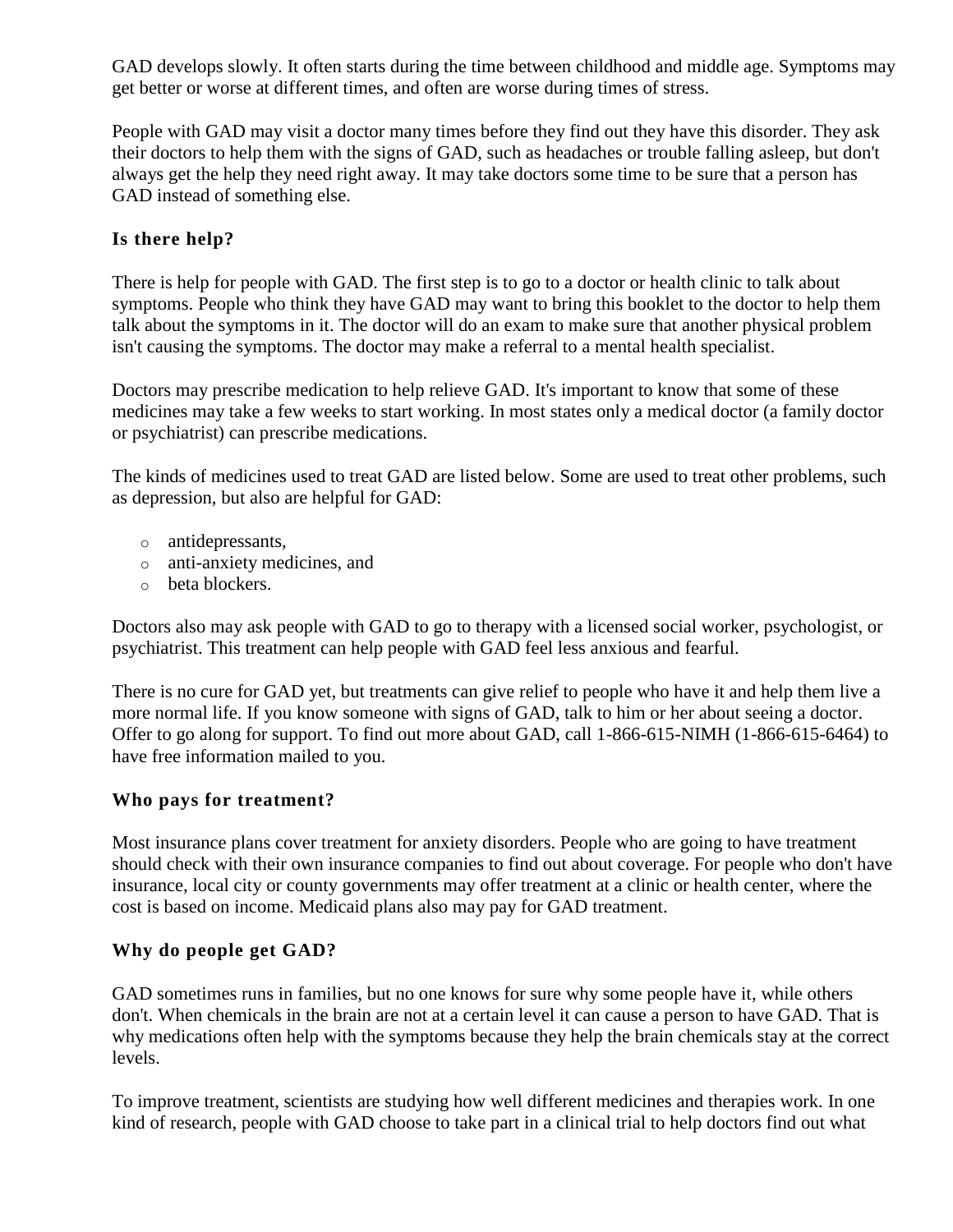treatments work best for most people, or what works best for different symptoms. Usually, the treatment is free. Scientists are learning more about how the brain works so that they can discover new treatments.

## **Personal story**

"I was worried all the time about everything. It didn't matter that there were no signs of problems, I just got upset. I was having trouble falling asleep at night, and I couldn't keep my mind focused at work. I felt angry at my family all the time.

"I saw my doctor and explained my constant worries. My doctor sent me to someone who knows about GAD. Now I am taking medicine and working with a counselor to cope better with my worries. I had to work hard, but I feel better. I'm glad I made that first call to my doctor."

## **For More Information**

Visit the National Library of Medicine's [MedlinePlus](http://www.nlm.nih.gov/medlineplus) and [En Español](http://medlineplus.gov/spanish)

For Information on Clinical Trials for GAD and Other Anxiety Disorders

[NIMH Clinical Trials Web page](http://www.nimh.nih.gov/health/trials/)

National Library of Medicine [Clinical Trials Database](http://www.clinicaltrials.gov/)

Information from NIMH is available in multiple formats. You can browse online, download documents in PDF, and order paper brochures by mail. You can order NIMH publications online at [www.nimh.nih.gov.](http://www.nimh.nih.gov/)

If you do not have Internet access, please contact the NIMH Information Center at the numbers listed below.

National Institute of Mental Health Science Writing, Press, & Dissemination Branch 6001 Executive Boulevard Room 8184, MSC 9663 Bethesda, MD 20892-9663 Phone: 301-443-4513 or 1-866-615-NIMH (6464) toll-free TTY: 301-443-8431 TTY: 866-415-8051 toll-free FAX: 301-443-4279 E-mail: [nimhinfo@nih.gov](mailto:nimhinfo@nih.gov) Web site: [www.nimh.nih.gov](http://www.nimh.nih.gov/)

This publication is in the public domain and may be reproduced or copied without permission from the National Institute of Mental Health (NIMH). NIMH encourages you to reproduce this publication and use it in your efforts to improve public health. Citation of the NIMH as a source is appreciated. However, using government materials inappropriately can raise legal or ethical concerns, so we ask you to use these guidelines:

o NIMH does not endorse or recommend any commercial products, processes, or services, and this publication may not be used for advertising or endorsement purposes.